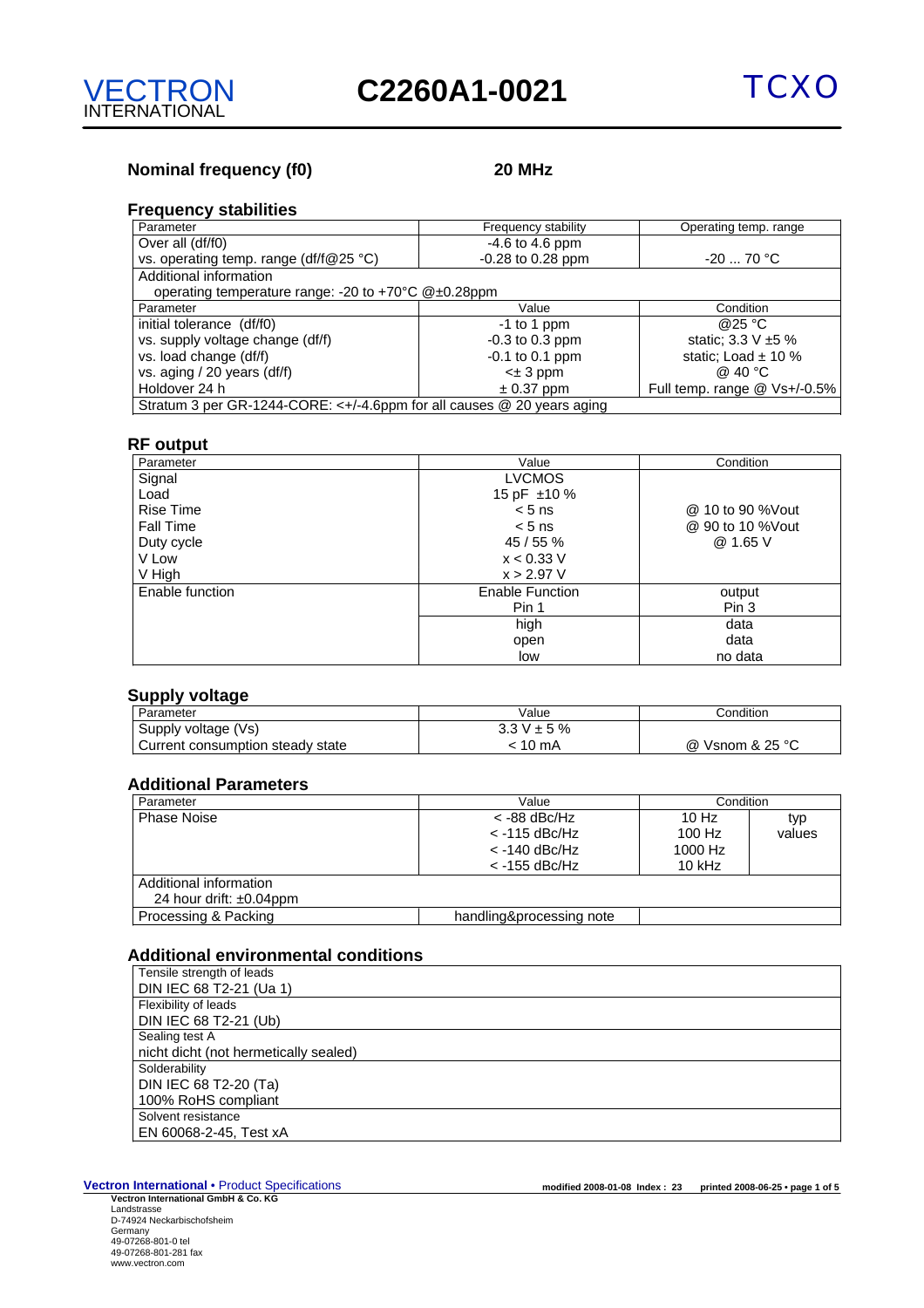

### **Additional environmental conditions**

Solvent resistance washable device

### **Absolute Maximum Ratings**

| Parameter                  | Min | Tvp | Max     | Units  | :cndition |
|----------------------------|-----|-----|---------|--------|-----------|
| Operable temperature range | -40 |     | 85      | $\sim$ |           |
| Storage temperature range  | -40 |     | ᅂ<br>oσ | $\sim$ |           |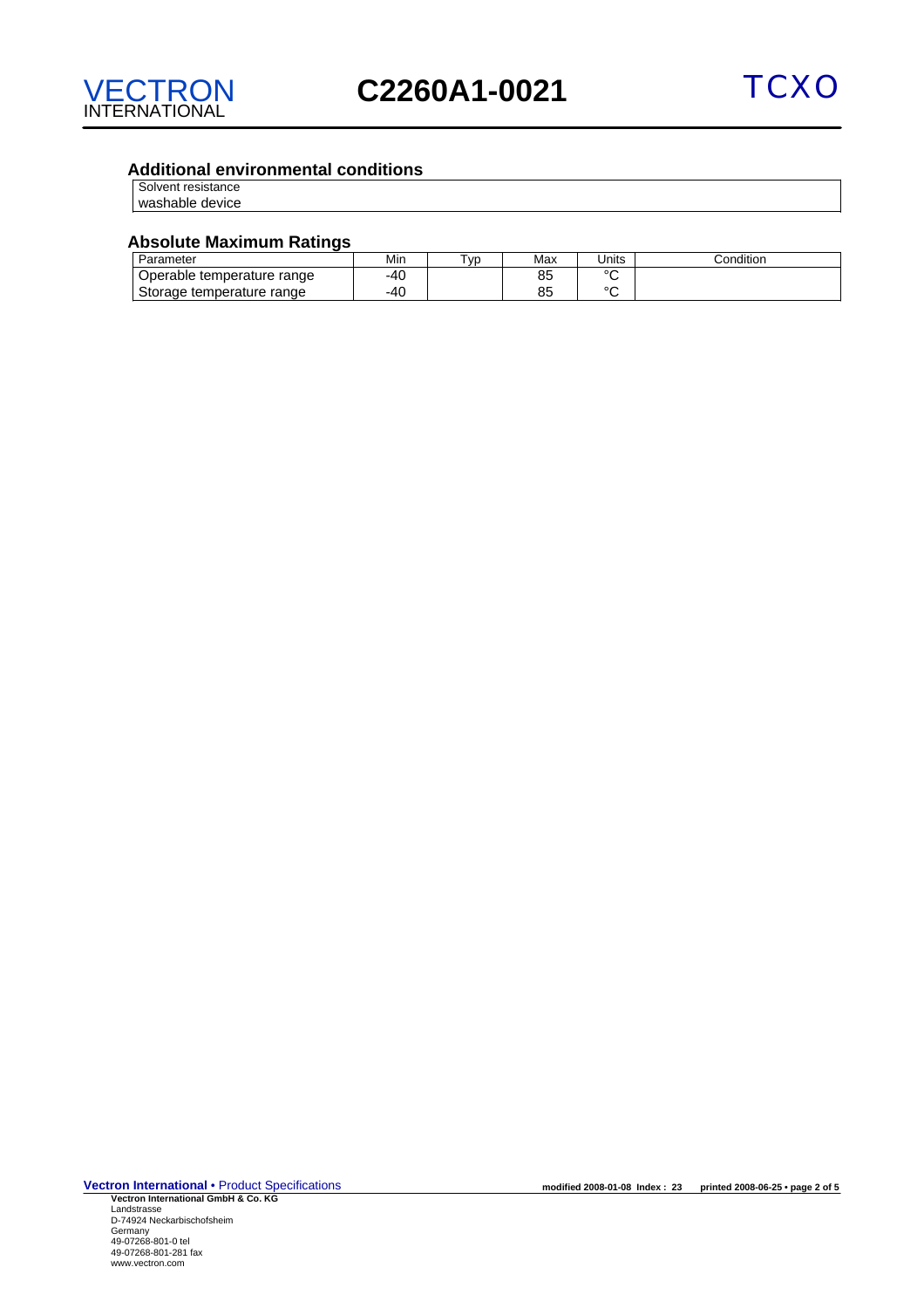



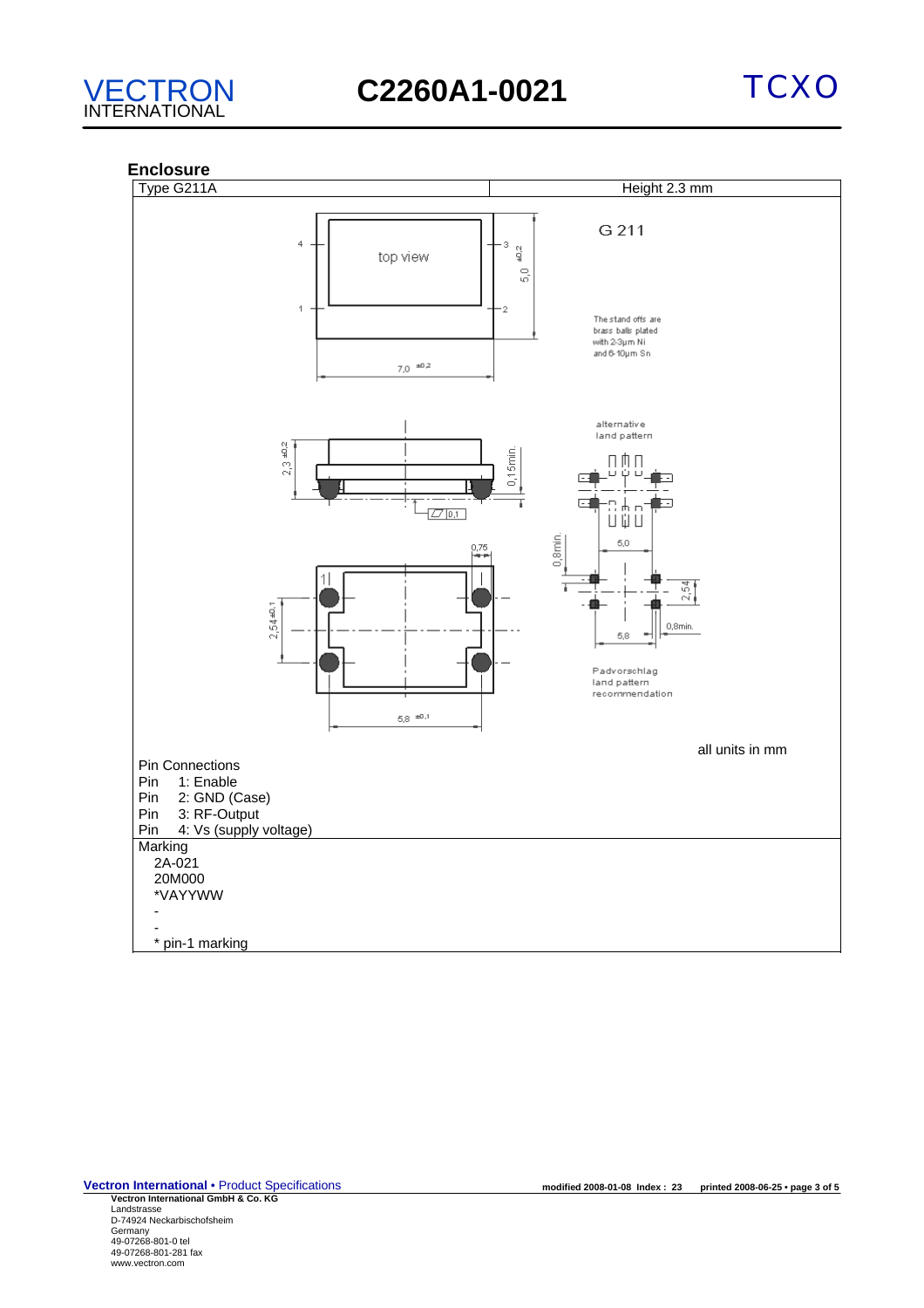